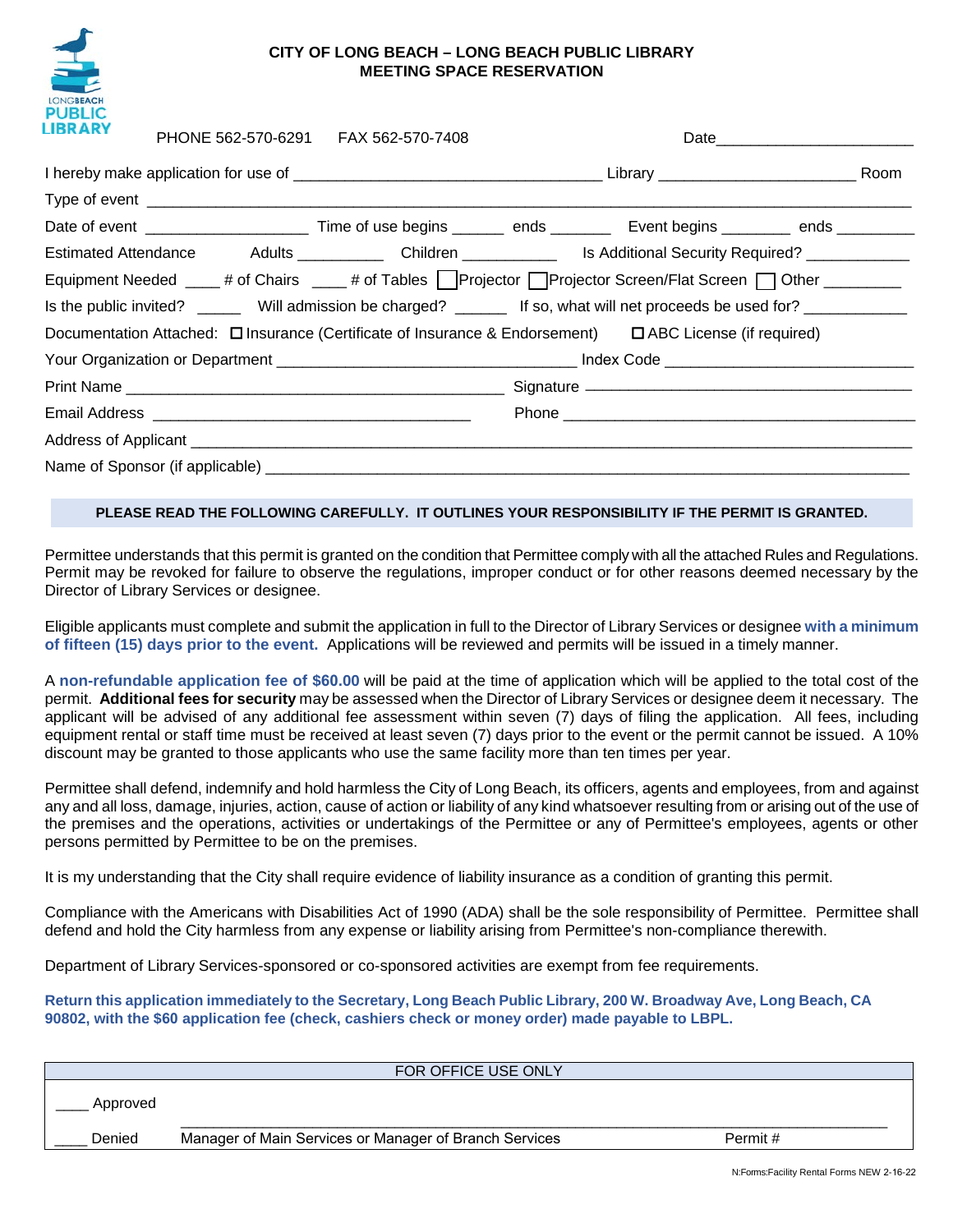### **CITY OF LONG BEACH - LONG BEACH PUBLIC LIBRARY MEETING SPACE RULES AND REGULATIONS**

The Director of Library Services may grant a permit to use any of the Library facilities to any person or organization that furthers educational or cultural objectives compatible with the objectives of the Long Beach Public Library. These activities include educational lectures, training classes, music recitals, concerts and community meetings that will not be disruptive to patrons and staff. Permission is granted upon the review of the application by the Director of Library Services, payment of the appropriate fee(s) and receipt of the signed agreement to abide by the rules established for each facility. The Director or designee may refuse to grant a permit to any applicant.

**Facility Use/Changes/Cancellations.** Use of the facility is limited to the area reserved for and the specific activity for which it was reserved. Any changes which may affect the stated use must be presented in writing to the Director of Library Services or designee at least 72 hours in advance of the activity. If changes involve additional fees, those fees must be paid at the time of the request for change. A minimum of twenty-four (24) hours written notice to the Director or designee is required to obtain a proportionate refund of the fee in case of cancellation of the activity.

**Refunds**. Fees or a portion thereof may be refunded when events are cancelled within the following guidelines:

| 24 - 72 hours prior to the event:      |  |  |
|----------------------------------------|--|--|
| 72 hours to 7 days prior to the event: |  |  |
| 7 days or more prior to the event:     |  |  |

50% less the application fee 75% less the application fee 100% less the application fee

**Set-up.** Library facilities **DO NOT** include set-up services. Permitee is responsible for set-up. Check with staff prior to moving any equipment.

**Clean Up**. Permittee will remove all refuse and signs and return the facility to the condition which existed prior to the activity. **Failure to do so will cause the assessment of additional fees for clean up and/or the prohibition from further use of library facilities.**

**Publicity.** The Permittee must indicate on any publicity materials that "this event is not library sponsored." The Permittee shall also provide a statement on written materials regarding their intention to comply with ADA and a commitment to provide reasonable accommodations. All publicity materials posted on library premises must be authorized by the Director of Library Services or designee. To obtain approval, submit two copies at least 72 hours in advance of the desired posting date.

**Refreshments.** Snacks and beverages are restricted to designated areas, and may not be allowed at certain branch libraries. The serving of alcoholic beverages is limited to beer, champagne and wine and is permitted only at the BJK Main Library to nonprofit organizations or licensed caterers. The Permittee is solely responsible for obtaining the required license from the Alcoholic Beverage Control Department of the State of California. Please attach proof of license to the application.

**Security.** Security service is required for all-after hour events and at events where the Director of Library Services or designee deem it necessary. The Permittee is financially responsible for paying any and all security charges.

**Indemnification.** The Permittee shall agree to defend, indemnify and hold harmless the City of Long Beach, its officials, agents and employees from and against any and all loss, damage, injuries, action, cause of action or liability of any kind whatsoever resulting from or arising out of the use of the premises and the operations, activities or undertakings of the Permittee or any of the Permittee's employees, agents or other persons permitted by Permittee to be on the premises.

**Insurance.** As a condition of granting any permit, the Permittee shall provide evidence of General Liability insurance covering the event in an amount not less than One Million Dollars (\$1,000,000) combined single limit. The Certificate of Insurance must name "**the City of Long Beach, its officials, agents and employees as additional insured**." A government agency may provide a Certificate of Self Insurance. Any modification or waiver of insurance requirements shall only be made with the written approval of the City of Long Beach Risk Manager or designee**.** 

Upon request, the City can make available quotations for low cost liability insurance that meets the requirements of the permit. Applicants must complete and submit their applications and insurance documents to the Director of Library Services or designee no later than **fifteen (15)** days prior to the activity.

**Compliance with the Americans with Disabilities Act (ADA)**. All programs, services and activities shall be offered and conducted without barriers or discrimination. Individuals with a disability shall be allowed to provide their own personal attendant at no additional charge (except to cover the cost for food or materials).

**Parking. The Department of Library Services is not responsible for validating parking nor any special parking requirements. All parking for the attendees shall be the responsibility of the Permittee.**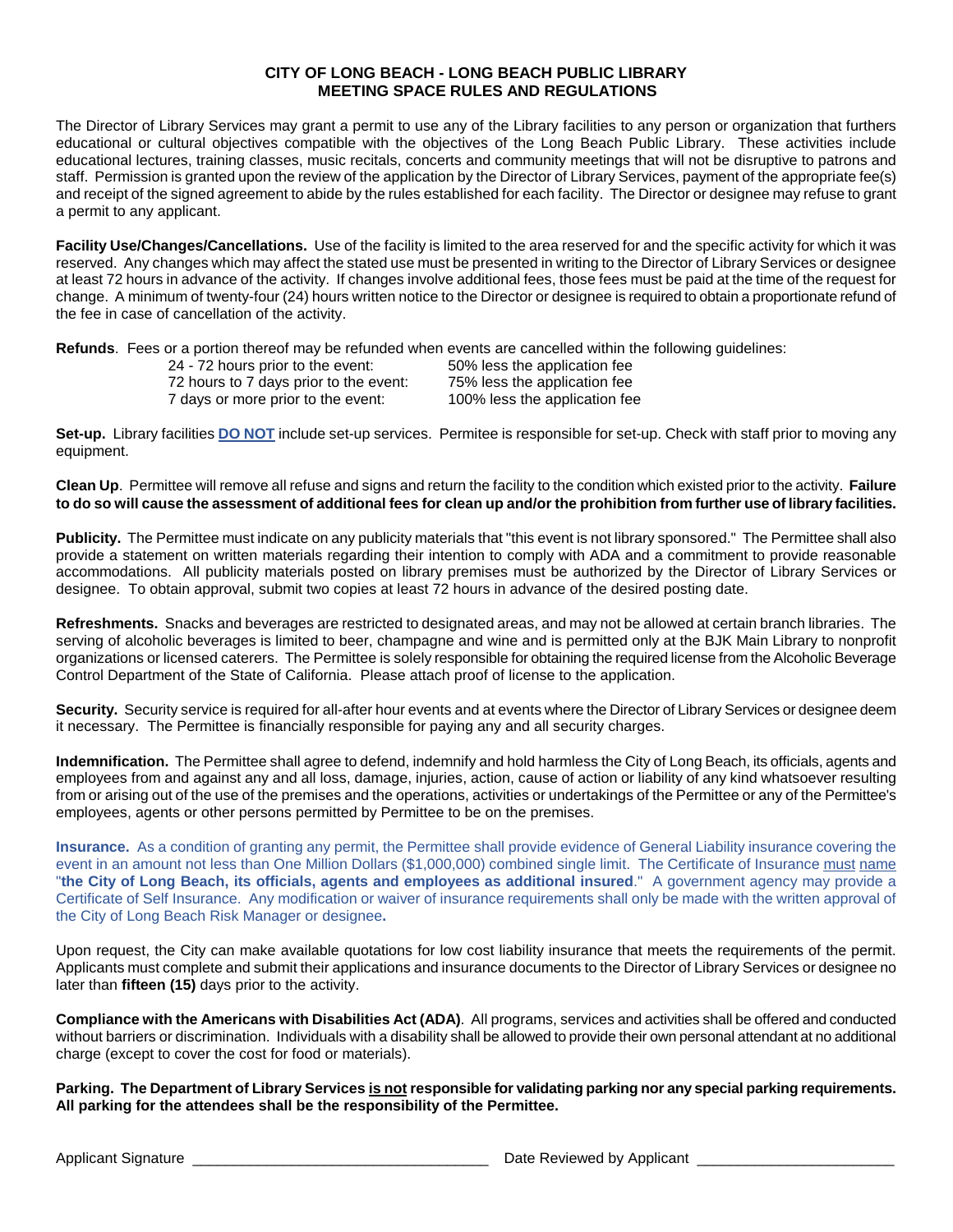# **CITY OF LONG BEACH - LONG BEACH PUBLIC LIBRARY RENTAL FEES**

#### **• All rentals have a 2-hour minimum.**

• Insurance requires that Library Department staff be available at all times when facility is being used.

| <b>Facility</b>                                                                     | <b>Capacity</b> | <b>During Staff Hours</b><br>(2 hour minimum)                 | <b>After Staff Hours</b><br>(2 hour minimum) |
|-------------------------------------------------------------------------------------|-----------------|---------------------------------------------------------------|----------------------------------------------|
| Main Library Meeting Room A                                                         | 99              | \$60/hour                                                     | \$80/hour                                    |
| Main Library Meeting Room B                                                         | 65              | \$60/hour                                                     | \$80/hour                                    |
| Meeting Rooms A & B combined<br>into one room                                       | 164             | \$120/hour                                                    | \$160/hour                                   |
| Kitchenette (available at Main,<br>Mark Twain and Michelle Obama<br>Libraries only) | $- -$           | \$60/hour<br>(available only with rental of<br>Meeting Space) | \$60/hour                                    |

**Library facilities DO NOT include set-up services.** Permittee is responsible for arranging tables, chairs, removing all refuse and will return the facility to the condition which extisted prior to the activity. Failure to do so will cause the assessment of additional fees of \$35/hr for clean up and/or the prohibition from further use of library facilities**.**

Events at Main library held prior to the library opening or after the library closes will require the additional fee of \$100/hr, calculated at 15-minutes increments. If technical assistance is required there will be an additional charge of \$100/hour.

All Branch community rooms rent for \$60/hour and are available **during staff hours only.**

| <b>Facility / Location</b>                                                                                                         | <b>Capacity</b> | <b>Facility / Location</b>                                                                                               | <b>Capacity</b>                                                   |
|------------------------------------------------------------------------------------------------------------------------------------|-----------------|--------------------------------------------------------------------------------------------------------------------------|-------------------------------------------------------------------|
| Alamitos Branch Library<br>1836 E. Third St., LB 90802<br>(562) 570-1037<br>(community room is upstairs; no<br>elevator available) | 90              | El Dorado Branch Library<br>2900 Studebaker Rd., LB 90815<br>(562) 570-3136                                              | 80                                                                |
| Bach Branch Library<br>4055 Bellflower Blvd., LB 90808<br>(562) 570-1038                                                           | 60              | Harte Branch Library<br>1595 W. Willow St., LB 90810<br>(562) 570-1044                                                   | 80                                                                |
| Bay Shore Branch Library<br>195 Bay Shore Ave., LB 90803<br>(562) 570-1039                                                         | 80              | Los Altos Branch Library<br>5614 Britton Dr., LB 90815<br>(562) 570-1045                                                 | 80                                                                |
| <b>Brewitt Branch Library</b><br>4036 E. Anaheim St., LB 90804<br>(562) 570-1040                                                   | 50              | Mark Twain Branch Library<br>1401 E. Anaheim St., LB 90813<br>(562) 570-1046<br>(kitchenette available for extra fee)    | 79                                                                |
| <b>Burnett Branch Library</b><br>560 E. Hill St., LB 90806<br>(562) 570-1041                                                       | 60              | Michelle Obama Branch Library<br>5870 Atlantic Ave., LB 90805<br>(562) 570-1047<br>(kitchenette available for extra fee) | Community Room<br>132<br>Classroom<br>50<br>Conference Room<br>14 |
| Dana Branch Library<br>3680 Atlantic Ave., LB 90807<br>(562) 570-1042                                                              | 90              |                                                                                                                          |                                                                   |

**Library facilities DO NOT include set-up services.** Permittee is responsible for arranging tables, chairs, removing all refuse and will return the facility to the condition which extisted prior to the activity. Failure to do so will cause the assessment of additional fees for clean up and/or the prohibition from further use of library facilities.